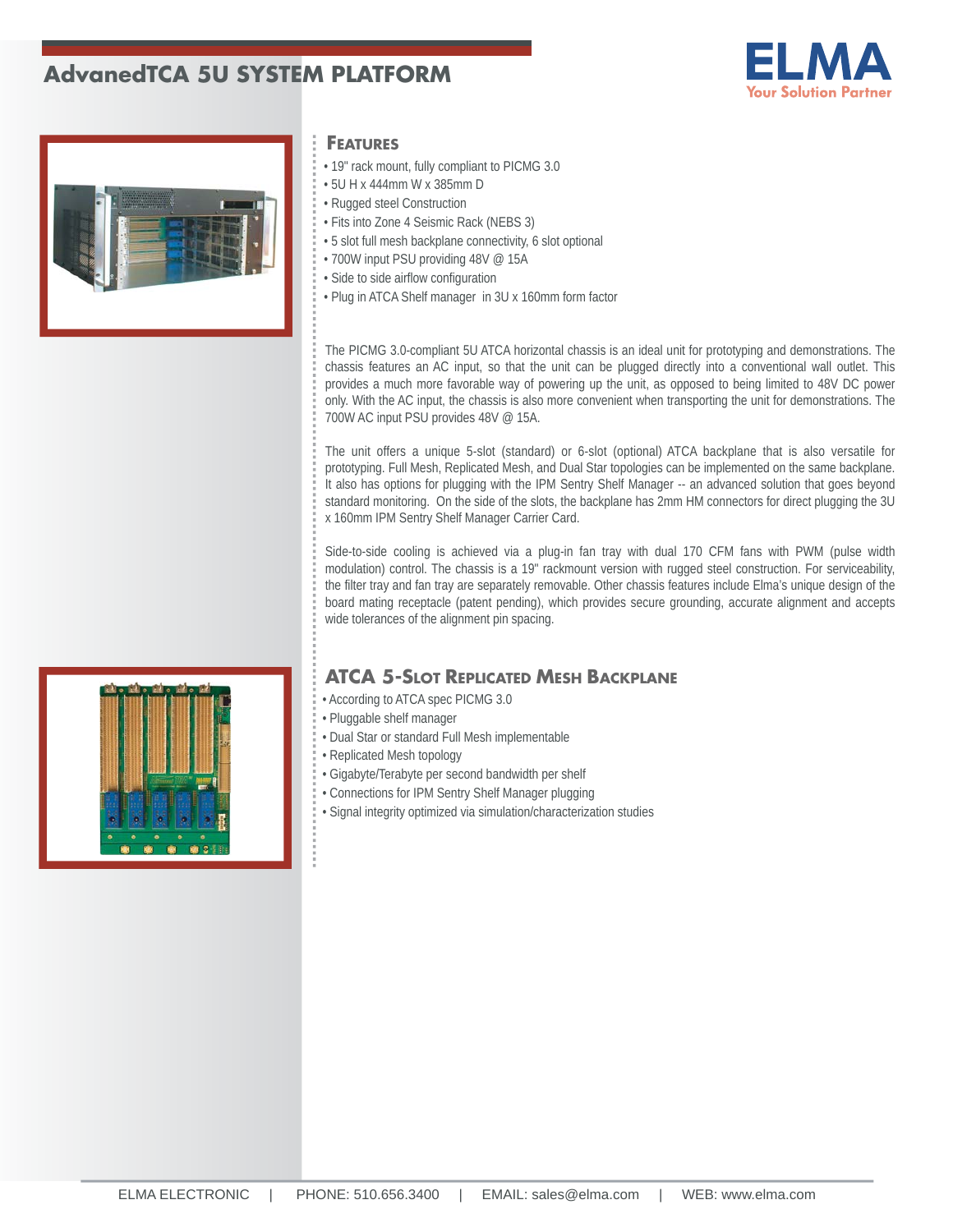# **AdvancedTCA 5U SYSTEM PLATFORM**



# **Line Drawings**



# **Environmental Specifications**

|              | Operating                               | Storage/Transit                    |
|--------------|-----------------------------------------|------------------------------------|
| Temperature: | $0^{\circ}$ C to +50 $^{\circ}$ C       | $-20^{\circ}$ C to $+70^{\circ}$ C |
| Altitude:    | 6000 ft. (1,829m)                       | 50,000 ft. (15,240m)               |
| Humidity:    | 5% to 95% Non condensing                | 5% to 95% Non condensing           |
| Shock:       | 10 G's @ 11ms                           | 15 G's @ 11ms (per ASTM 0775)      |
| Vibration:   | 1.0 G's @ 10 to 330 Hz                  | 1.2 G's @ 5 to 330 Hz              |
| Agencies:    | Designed to meet UL 1950, FCC, A, B, CE |                                    |

| <b>Order Information</b>                                                                                                                                                                                  |                     |  |
|-----------------------------------------------------------------------------------------------------------------------------------------------------------------------------------------------------------|---------------------|--|
| Description                                                                                                                                                                                               | <b>Model Number</b> |  |
| AdvancedTCA 19" rackmount chassis                                                                                                                                                                         | 11A05EJA58Y4HC6X    |  |
| • 5UH x 84HP W x385mm D<br>• Holds 5, 8U x 280mm Cards<br>• 5 Slot Mesh backplane<br>• 700 watt PSU<br>• Shelf Manager not installed                                                                      |                     |  |
| ATCA 5-slot Replicated Mesh Backplane                                                                                                                                                                     | 69-RM505-ZD         |  |
| • Compliant to PICMG 3.0 Rev. 1.0 specification<br>• 3 x Replicated Mesh topology<br>• Connections to IPM Sentry shelf manager<br>• 18-layer stripline design<br>• Optimized via signal integrity studies |                     |  |